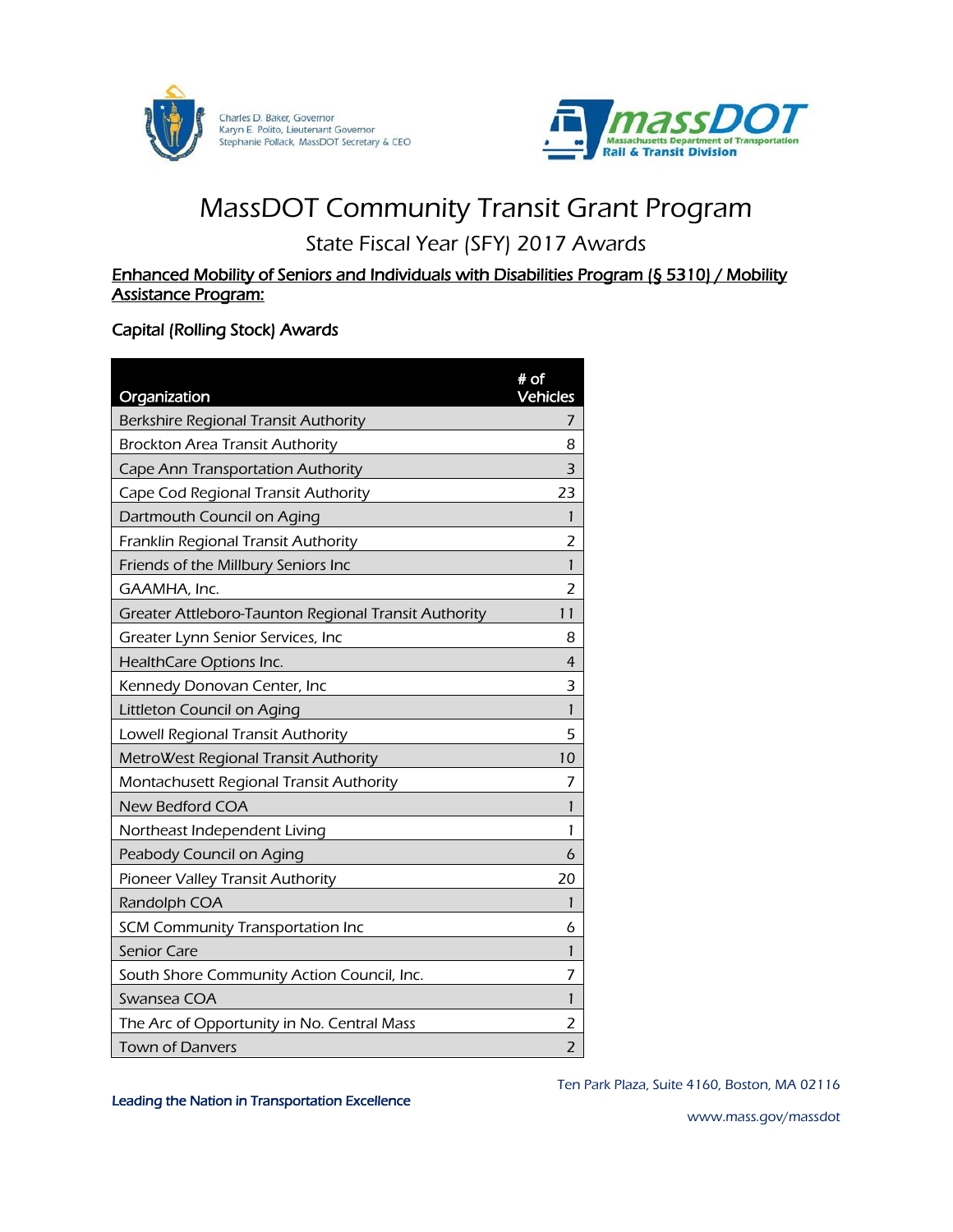## Capital (Non-Rolling Stock) and Operating Awards

| Organization                                        | <b>Project Description</b>                                                                                                                       | Award     |
|-----------------------------------------------------|--------------------------------------------------------------------------------------------------------------------------------------------------|-----------|
| Ascentria Care                                      | Funding will allow refugee clients to better integrate into their new                                                                            |           |
| Alliance                                            | home community by providing transportation to medical appointments,                                                                              |           |
|                                                     | senior centers, and social services.                                                                                                             | \$40,042  |
| Berkshire Regional<br><b>Transit Authority</b>      | These funds will help support a travel training program that is designed<br>to assist individuals, groups, students, the disabled community, and |           |
|                                                     | seniors travel independently throughout Berkshire County.                                                                                        |           |
|                                                     |                                                                                                                                                  | \$20,280  |
| Cape Cod Regional                                   | These funds will assist in the development of a travel training education                                                                        |           |
| <b>Transit Authority</b>                            | program to serve the needs of the elderly and disabled community.                                                                                | \$75,000  |
| Friends of the                                      | These operating funds will support transportation services currently                                                                             |           |
| Millbury Seniors Inc                                | being offered to elderly and disabled clients within the community,                                                                              |           |
|                                                     | including expanded hours of transportation.                                                                                                      | \$14,000  |
| GAAMHA, Inc.                                        | Purchase and installation of a surveillance camera system into fleet of 21                                                                       |           |
|                                                     | vehicles.                                                                                                                                        | \$29,751  |
| <b>Greater Attleboro-</b>                           | These funds will assist in the further development of Ride Match, which                                                                          |           |
| <b>Taunton Regional</b><br><b>Transit Authority</b> | is a statewide online directory of public, private and accessible<br>transportation options for seniors, persons with disabilities and anyone    |           |
|                                                     | who does not have access to a personal vehicle.                                                                                                  | \$32,000  |
| <b>Greater Attleboro-</b>                           | These funds will help support the Med Wheels program, which offers                                                                               |           |
| <b>Taunton Regional</b>                             | long distance medical transportation to senior citizens and people living                                                                        |           |
| <b>Transit Authority</b>                            | with disabilities that cannot access their medical appointments due to                                                                           |           |
|                                                     | lack of transportation.                                                                                                                          | \$75,000  |
| <b>Greater Attleboro-</b>                           | These funds will help in the establishment of a pilot transit service to<br>connect the Town of Wareham and the City of New Bedford. This will   |           |
| <b>Taunton Regional</b><br><b>Transit Authority</b> | also service the Towns of Marion, Mattapoisett and Fairhaven, which are                                                                          |           |
|                                                     | located along Route 6.                                                                                                                           | \$41,900  |
| Greater Lynn Senior                                 | Funds will be used for travel counseling in trip planning, travel training,                                                                      |           |
| Services, Inc                                       | updating the inventory of regional mobility options, updating and                                                                                |           |
|                                                     | disseminating a comprehensive mobility problem solving quide, and                                                                                |           |
|                                                     | rolling out of a community-based driver discernment program. Project<br>will serve seniors and people with disabilities in 19 North Shore        |           |
|                                                     | communities.                                                                                                                                     | \$211,678 |
| Hilltown CDC                                        | Hilltown CDC will utilize these funds to develop an action plan and a                                                                            |           |
|                                                     | business to offer reliable, safe and affordable transportation service to                                                                        |           |
|                                                     | residents of rural communities in Western MA that had very little access                                                                         |           |
|                                                     | to transportation in the past. The service will focus on seniors and                                                                             |           |
|                                                     | people with disabilities.                                                                                                                        | \$40,000  |
| MetroWest Regional                                  | These funds will help support the mobility management center,                                                                                    |           |
| <b>Transit Authority</b>                            | specifically focusing on improved technology tools that would assist<br>transportation coordinators handle additional call volume.               |           |
|                                                     |                                                                                                                                                  | \$330,000 |
| Montachusett                                        | These funds will help with the startup costs associated with operating a                                                                         |           |
| Regional Transit                                    | Travel Instruction Program Network for the North Central Massachusetts                                                                           |           |
| Authority                                           | and MART's fixed route bus service area.                                                                                                         | \$50,000  |
| <b>Mystic Valley Elder</b>                          | These funds will help support the MVES Connect-A-Ride Alliance, which                                                                            |           |
| Services, Inc.                                      | enhances mobility management and continues to provide and expand<br>access to demand response transportation to elders and individuals           |           |
|                                                     | living with disabilities in Chelsea, Everett, Malden, Medford, Melrose,                                                                          |           |
|                                                     | North Reading, Reading, Revere, Stoneham, Wakefield and Winthrop.                                                                                |           |
|                                                     |                                                                                                                                                  | \$132,781 |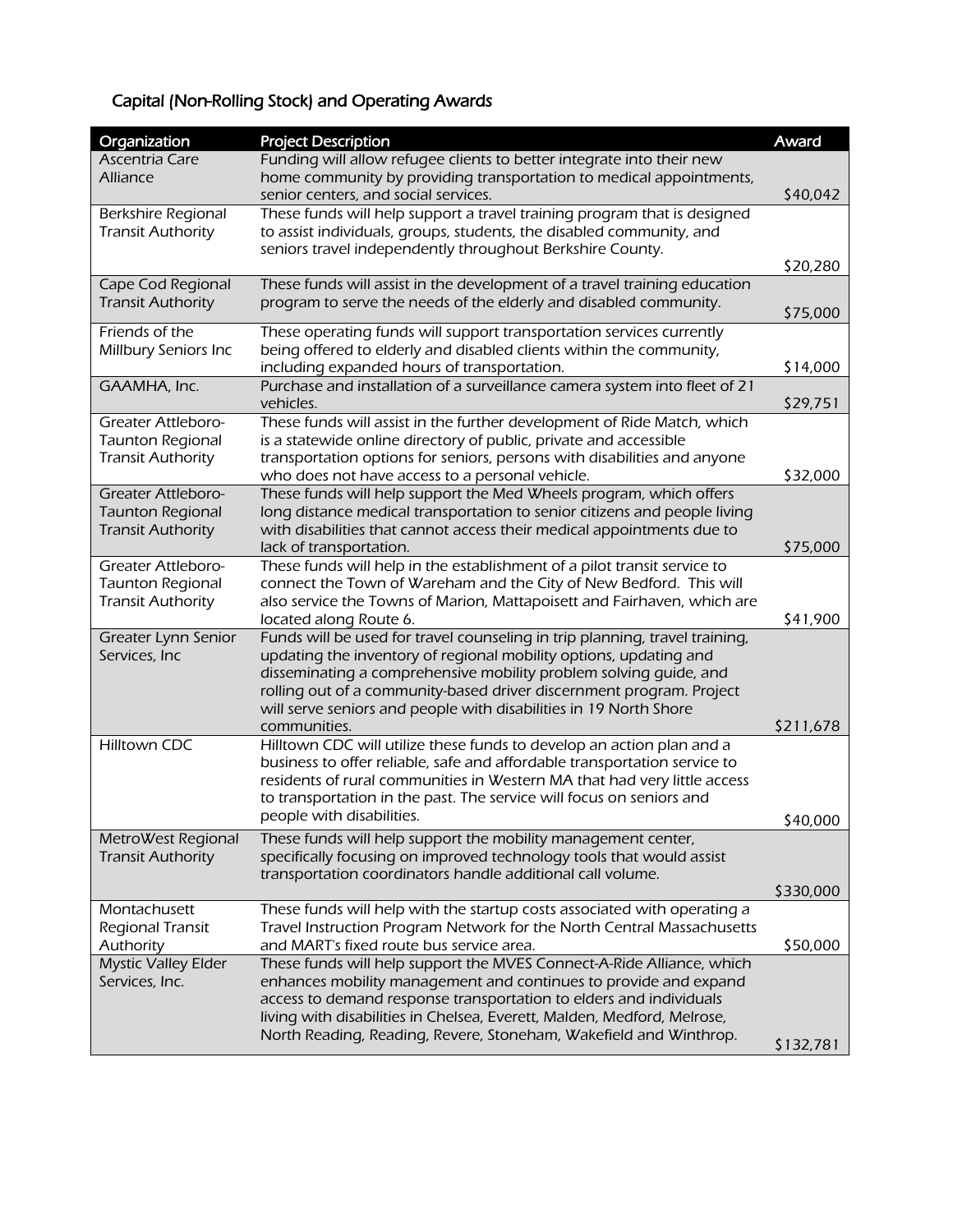| Old Colony Planning<br>Council                          | These funds will assist in the continuation of the Old Colony Planning<br>Council-Area Agency on Aging (OCPC-AAA) Volunteer Transportation                                                                                                                                                                                                                        |           |
|---------------------------------------------------------|-------------------------------------------------------------------------------------------------------------------------------------------------------------------------------------------------------------------------------------------------------------------------------------------------------------------------------------------------------------------|-----------|
|                                                         | Program (VTP), which provide trips for elderly and disabled persons<br>who are without any other means of transportation to receive essential                                                                                                                                                                                                                     |           |
|                                                         | services.                                                                                                                                                                                                                                                                                                                                                         | \$30,496  |
| Pioneer Valley<br><b>Transit Authority</b>              | The Pioneer Valley Transit Authority will utilize these funds to continue<br>the services of the regional Travel Trainer Program.                                                                                                                                                                                                                                 | \$86,353  |
| South Shore<br><b>Community Action</b><br>Council, Inc. | SSCAC will use this operating assistance to support its Transportation<br>Program, which provides door-to-door, demand response paratransit<br>service in over 70 cities and towns in Plymouth, Bristol, and Suffolk                                                                                                                                              |           |
|                                                         | Counties.                                                                                                                                                                                                                                                                                                                                                         | \$30,000  |
| South Shore<br><b>Community Action</b><br>Council, Inc. | SSCAC will use this operating assistance for its Transportation Program<br>to plan, design, implement, and evaluate a coordinated service delivery<br>pilot project in partnership with the Randolph Council on Aging and<br>Friendship Home in Norwell.                                                                                                          | \$79,571  |
| Town of Acton                                           | Funding will help the existing dispatch system of Cross Town Connect<br>that currently schedules dedicated COA vehicles in each of the 4 towns<br>it operates to transition to become a coordinated dispatch structure that<br>matches riders in accordance to common destinations on any vehicle<br>that serves Acton, Maynard, Boxborough, and Littleton.       | \$85,621  |
| <b>Town of Acton</b>                                    | This funding will help inaugurate a new service to help seniors and                                                                                                                                                                                                                                                                                               |           |
|                                                         | people with disabilities access the South Acton and Littleton commuter<br>rail stations from the Towns of Acton, Littleton and Maynard.                                                                                                                                                                                                                           |           |
|                                                         |                                                                                                                                                                                                                                                                                                                                                                   | \$41,600  |
| Town of Bedford                                         | The Middlesex 3 TMA pilot program will create an adaptive, on-demand<br>14 passenger shuttle service fully supported by a dedicated dispatch<br>and call center. The shuttle will serve seniors and people with<br>disabilities in the Town of Bedford. Destinations include commercial<br>areas and medical facilities in the Towns of Burlington and Billerica. | \$46,947  |
| Town of Brookline                                       | The Town of Brookline, with Newton and Brookline Senior Centers and<br>Councils on Aging, BrooklineCAN and Brookline Age-Friendly City<br>Initiative, will use these funds for the continuation of the "TRIPPS"<br>program.                                                                                                                                       | \$102,012 |
| <b>Worcester Regional</b><br><b>Transit Authority</b>   | These funds will support the restoration of service to people with<br>disabilities and seniors travelling between Holden and Worcester.                                                                                                                                                                                                                           | \$19,500  |
| <b>Worcester Regional</b><br><b>Transit Authority</b>   | These funds will help support ReadyBus, an on-demand transportation<br>service in the rural southwest region of Worcester county.                                                                                                                                                                                                                                 | \$45,000  |
| Worcester Regional<br><b>Transit Authority</b>          | These funds will help support the continuation of midday service from<br>21 rural communities to Worcester, which allows more flexibility to<br>elders and people with disabilities traveling between their rural towns to<br>Worcester.                                                                                                                          | \$15,000  |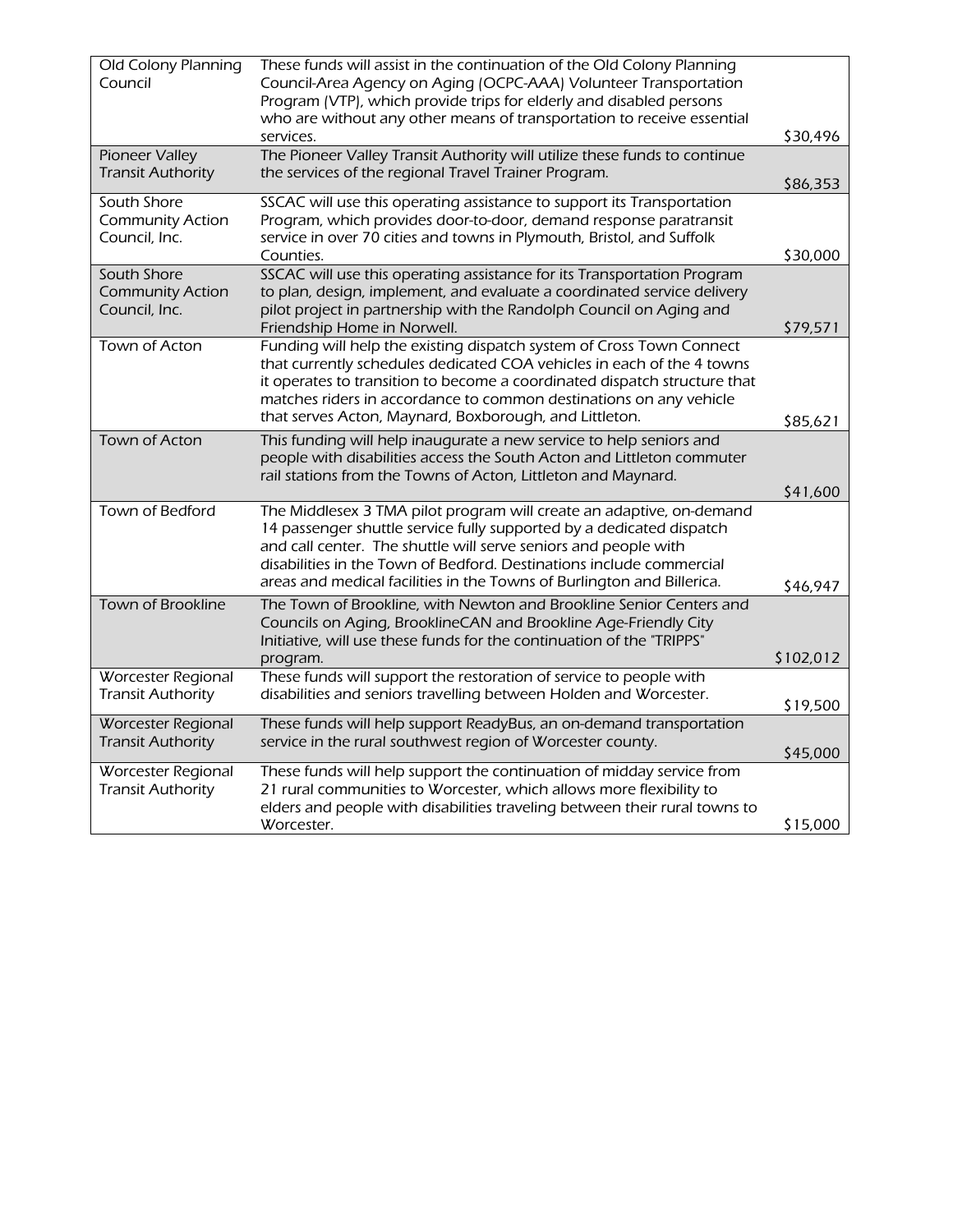| Organization             | <b>Project Description</b>                                       | Award     |
|--------------------------|------------------------------------------------------------------|-----------|
| Cape Cod Regional        | This funding will support the replacement of two CCRTA           |           |
| <b>Transit Authority</b> | vehicles beyond their useful lives.                              | \$56,600  |
| Montachusett             | This funding will support the replacement of five MART           |           |
| Regional Transit         | vehicles beyond their useful lives.                              |           |
| Authority                |                                                                  | \$130,000 |
| Montachusett             | This funding will be used to purchase one sander and plow        |           |
| <b>Regional Transit</b>  | truck.                                                           |           |
| Authority                |                                                                  | \$311,060 |
| Pioneer Valley           | This funding is for bus stop improvements to assist persons      |           |
| <b>Transit Authority</b> | with disabilities or seniors at 132 bus stops across the City of |           |
|                          | Springfield.                                                     | S 105.600 |

## Title VI Notice to Public

### Translation

English: If this information is needed in another language, please contact the MassDOT Title VI Specialist at 857-368-8580.

Portuquese: Caso esta informação seja necessária em outro idioma, favor contar o Especialista em Título VI do MassDOT pelo telefone 857-368-8580.

Spanish: Si necesita esta información en otro idioma, por favor contacte al especialista de MassDOT del Título VI al 857-368-8580.

Chinese Simplified: (mainland & Singapore): 如果需要使用其它语言了解信息, 请联系马萨诸塞州 交 通部(MassDOT)《民权法案》第六章专员,电话857-368-8580。

Chinese Traditional: (Hong Kong & Taiwan): 如果需要使用其它語言了解信息,請聯繫馬薩諸塞 州交 通部(MassDOT)《民權法案》第六章專員,電話857-368-8580。

Russian: Если Вам необходима данная информация на любом другом языке, пожалуйста, свяжитесь со cпециалистом по Титулу VI Департамента Транспорта штата Массачусетс (MassDOT) по тел: 857-368-8580.

Haitian Creole: Si yon moun vle genyen enfòmasyon sa yo nan yon lòt lang, tanpri kontakte Espesyalis MassDOT Title VI la nan nimewo 857-368-8580.

Vietnamese: Nếu quý vị cần thông tin này bằng tiếng khác, vui lòng liên hệ Chuyên viên Luật VI của MassDOT theo số điện thoại 857-368-8580.

French: Si vous avez besoin d'obtenir une copie de la présente dans une autre langue, veuillez contacter le spécialiste du Titre VI de MassDOT en composant le 857-368-8580.

Italian: Se ha bisogno di ricevere queste informazioni in un'altra lingua si prega di contattare lo Specialista MassDOT del Titolo VI al numero 857-368-8580.